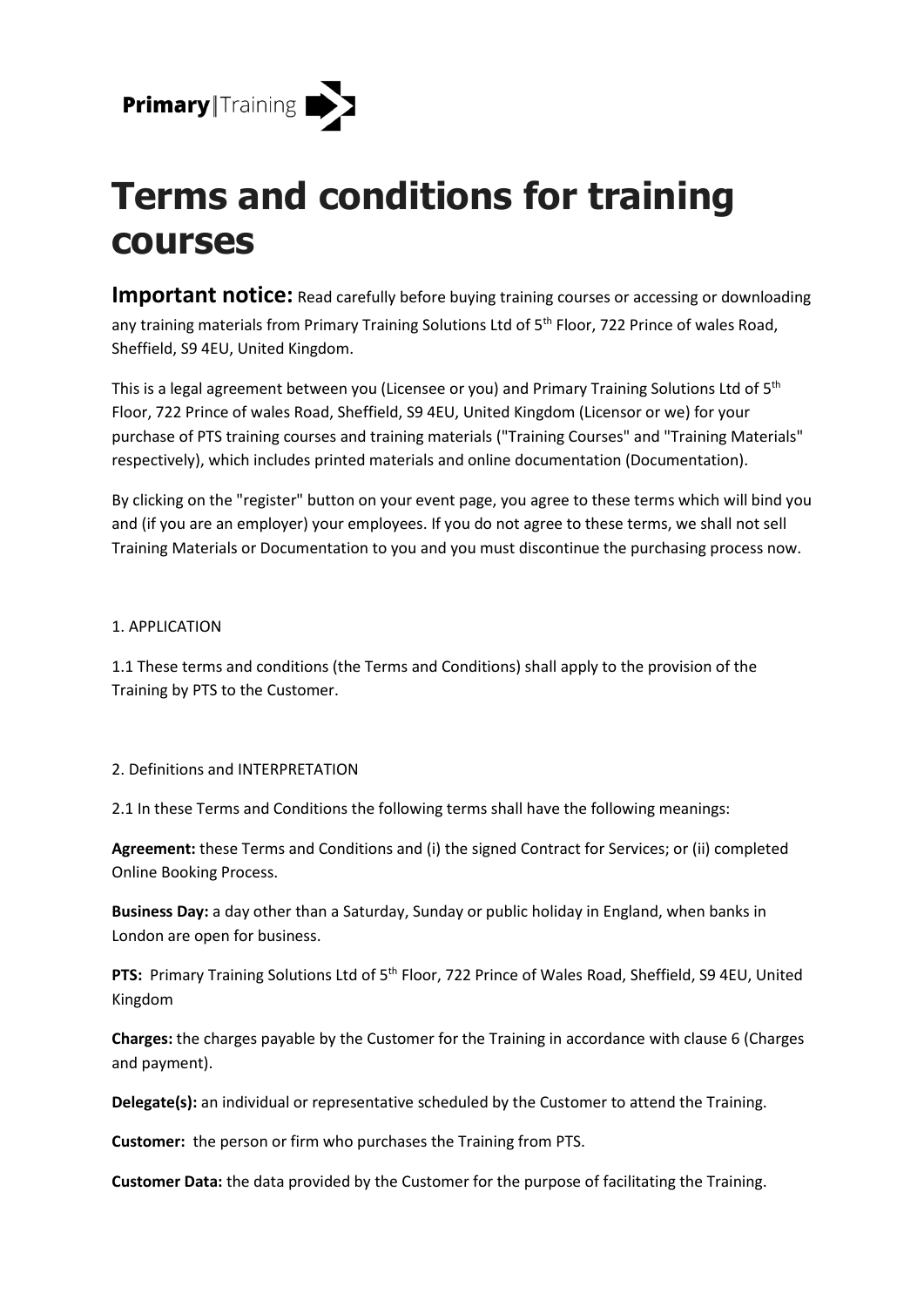

## **Data Protection Legislation**:

(a) The General Data Protection Regulation (GDPR), the Data Protection Act 2018, the Privacy and Electronic Communications (EC Directive) Regulations 2003; and

(b) any other legislation in force from time to time relating to privacy and/or the Processing of Personal Data and applicable to the provision and receipt of Training under these Terms and Conditions; and

any statutory codes of practice issued by the Information Commissioner in relation to such legislation.

**In-House:** Training provided by PTS at the Customer's premises for the Customer's Delegates.

**Online Booking Process:** The booking process available through the PTS website or its links.

**Personal Data:** has the meaning given to it in the Data Protection Legislation.

**Processing:** has the meaning given to it in the Data Protection Legislation.

**Training:** the training, either In-house or Public, to be supplied by PTS to the Customer as described in the Contract for Services or as part of the Online Booking Process.

**Training Materials:** any materials or documents provided by PTS as part of the Training.

2.2 A reference to a statute or statutory provision is a reference to it as amended or re-enacted. A reference to a statute or statutory provision includes all subordinate legislation made under that statute or statutory provision.

## 3. BASIS OF THESE TERMS AND CONDITIONS

3.1 These Terms and Conditions shall come into effect when either:

3.1.1 Customer completes the Online Booking Process; or

3.1.2 Upon receipt by PTS of an electronic or hard copy request for Services from the Customer, at which point these Terms and Conditions shall be deemed incorporated into the Contract for Services.

3.2 Save for terms pertaining to the relevant Training in the Online Booking Process or the Contract for Services, any descriptive matter or advertising issued by PTS, and any descriptions contained in PTS's catalogues, brochures or on their PTS website, are issued or published for the sole purpose of giving an approximate idea of the Training described in them; They shall not form part of these Terms and Conditions nor have any contractual force.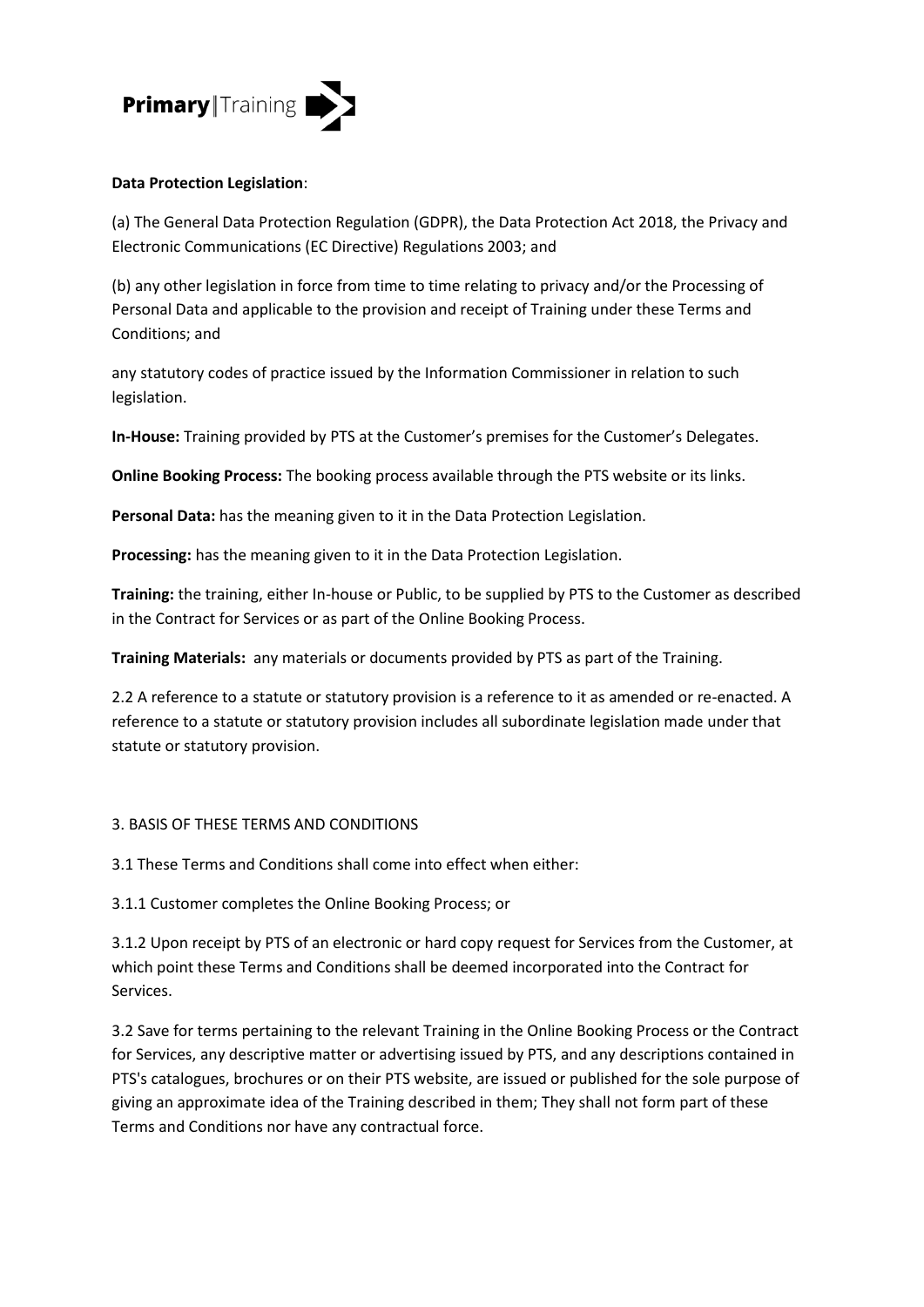

3.3 These Terms and Conditions apply to the exclusion of any other terms that the Customer seeks to impose or incorporate, or which are implied by trade, custom, practice or course of dealing.

3.4 Any Contract for Services is only valid for acceptance for a period of 30 calendar days from its date of issue.

## 4. SUPPLY OF THE TRAINING

4.1 PTS shall use reasonable endeavours to supply the Training to the Customer in accordance with these Terms and Conditions in all material respects but reserves the right to change the course content of any Training Course at any time and without notice.

4.2 PTS shall use reasonable endeavours to meet any specified training dates, but any such dates shall be anticipated dates only and may be subject to alteration.

4.3 PTS reserves the right to amend the Agreement if necessary to comply with any applicable law or regulatory requirement, or if the amendment will not materially affect the nature or quality of the Training, and PTS shall notify the Customer in any such event.

4.4 Notwithstanding the above sub-clauses, PTS reserves the right to cancel Training at any time, without incurring additional liability to the Customer or any Delegates. In such circumstances, PTS will offer (at its sole discretion) alternative dates, a full refund, or a credit note.

## 5. CUSTOMER'S OBLIGATIONS

5.1 The Customer shall:

5.1.1 co-operate with PTS in all matters relating to the Training;

5.1.2 provide PTS, its employees, agents, consultants and subcontractors, with any information which may reasonably be required by PTS in the organisation of the Training, including, but not limited to, details in respect of the Delegate(s) and ensure that such information is complete and accurate in all material respects; and

5.1.3 where Training is being delivered at its premises, provide PTS with (i) access, training space and any equipment necessary for the delivery of the Training; and (ii) such facilities as are reasonably notified to the Customer in advance.

## 6. CHARGES AND PAYMENT

6.1 Unless otherwise stated in the Contract for Services, the Charges for the Training shall be calculated on a per session per Delegate basis.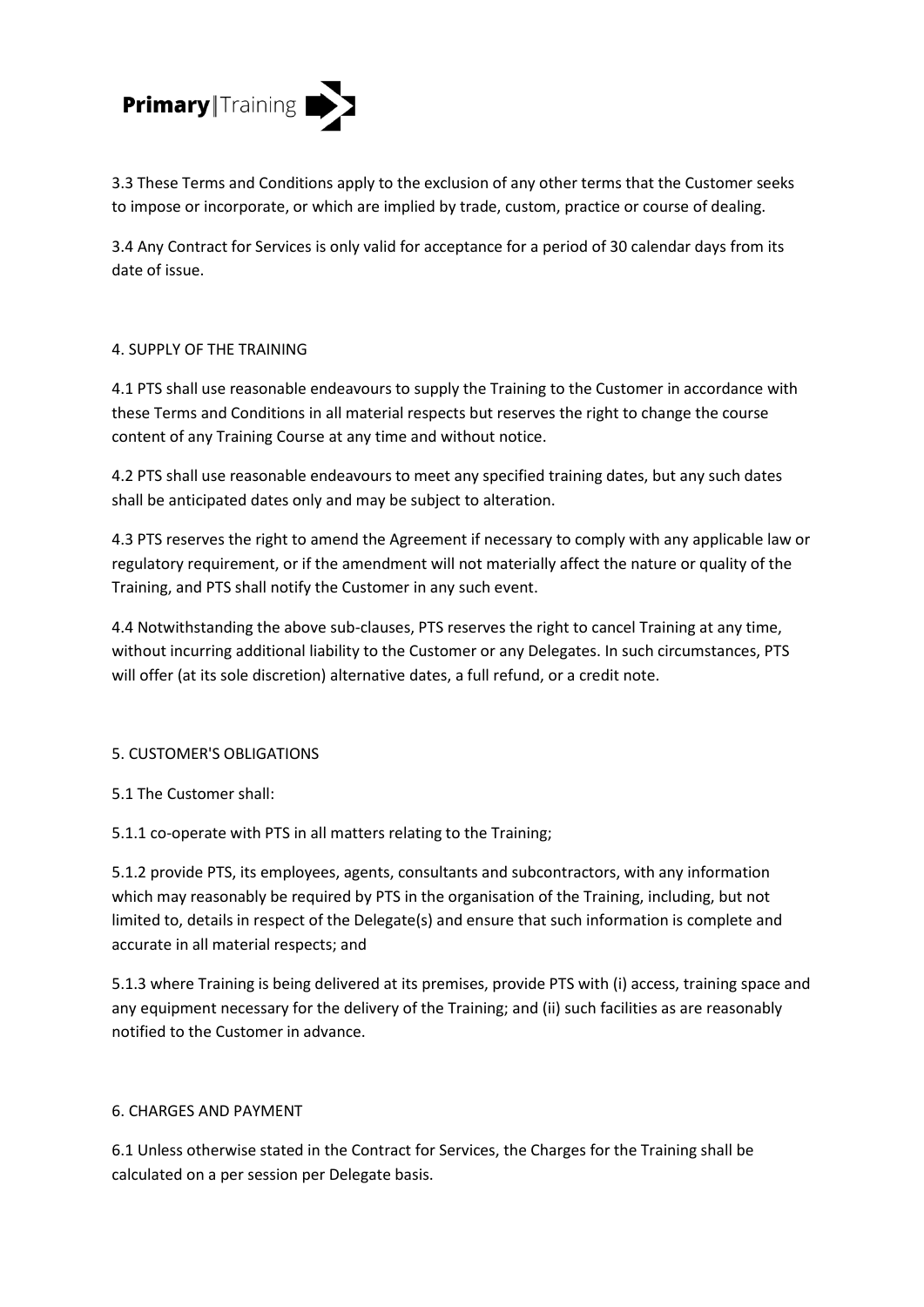

6.2 The Customer shall pay any invoice submitted by PTS within 15 working days of the date of the invoice, and in any event prior to the Training taking place, to a bank account provided on the invoice by PTS, or in the case of online bookings, shall make payment as required by the Online Booking Process.

6.3 Failure by the Customer to pay any Charges when they fall due may (at PTS's discretion) result in:

6.3.1 the Delegates' place on the Training being withdrawn;

6.3.2 PTS ceasing to provide the Training; and/or

6.3.3 PTS withholding any certification due to the Delegates from the Training.

6.4 Without prejudice to any other right or remedy that it may have, if the Customer fails to pay PTS any sum due under this Agreement on the due date:

6.4.1 the Customer shall pay interest on the overdue sum from the due date until payment of the overdue sum, whether before or after judgment. Interest under this clause will accrue each day at 4% a year above the Bank of England's base rate from time to time.

6.5 All sums payable to PTS under this agreement:

6.5.1 are exclusive of VAT, and the Customer shall in addition pay an amount equal to any VAT chargeable on those sums on delivery of a VAT invoice; and

6.5.2 shall be paid in full without any set-off, counterclaim, deduction or withholding (other than any deduction or withholding of tax as required by law).

## 7. CANCELLATION

7.1 The Customer may cancel Training on 30 calendar days' notice to PTS. Cancellations must be provided in writing to PTS. Public Training may not be cancelled or rescheduled within 30 days of the start date of the Public Training, the full course fees will be due.

7.2 The Customer may cancel In-House Training on 45 calendar days' notice to PTS. Cancellations must be provided in writing to the PTS Business Development Executive and pts.clientcontact@gmail.com. In-House Training may not be cancelled or rescheduled within 45-30 days of the start date of the In-House Training will be refunded at 50% of the total course cost. Cancellations after 30 days must be paid in full.

7.3 Non-classroom based Training may not be cancelled or rescheduled under any circumstances and Charges for non-classroom based Training are therefore non-refundable.

7.4 Training may only be cancelled by the Customer in accordance with this clause 7. If a Customer or Delegates fail to attend all or part of any Training, full payment of the Charges shall be required.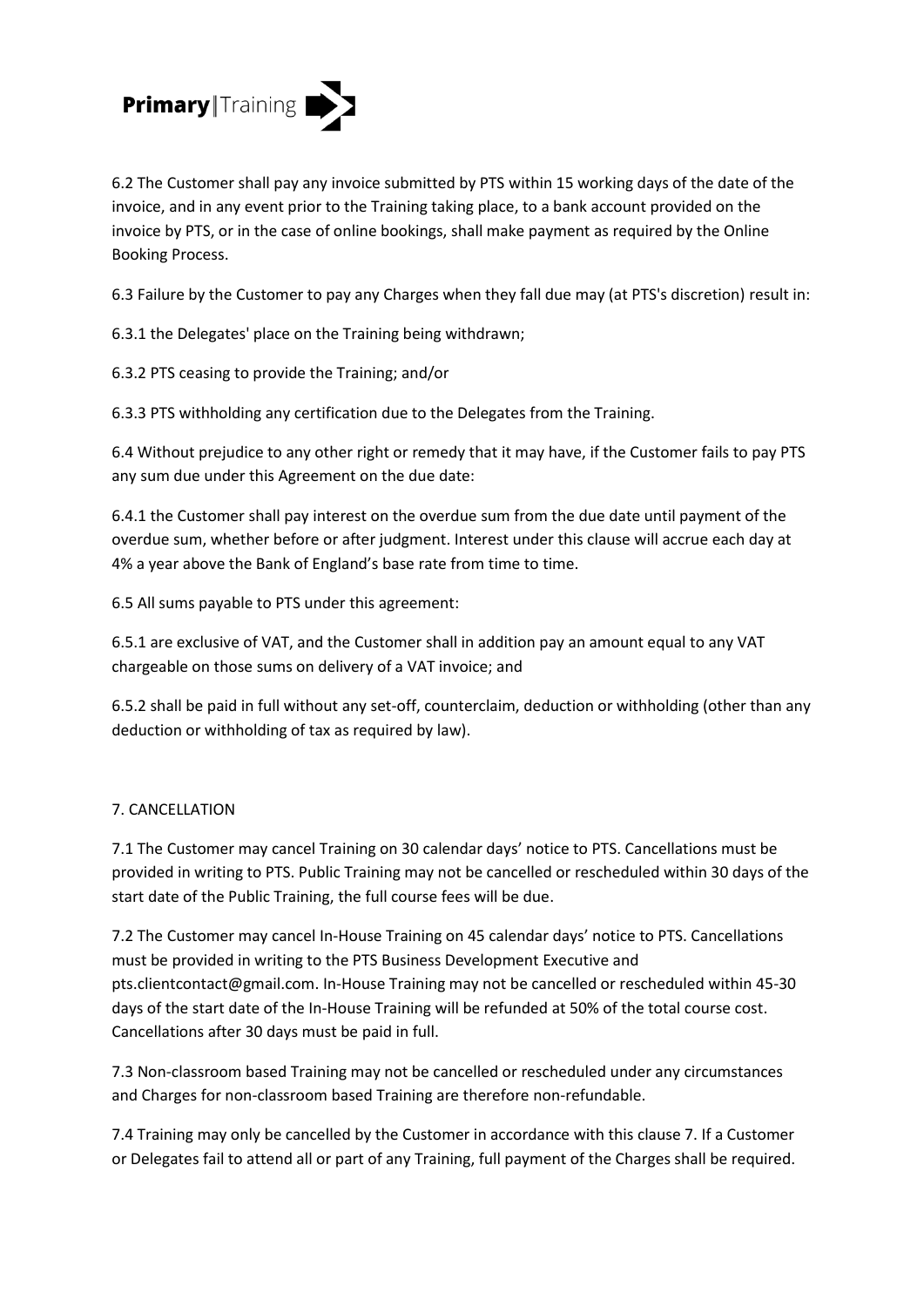

7.5 If a refund is approved by PTS, it will be made through the original mode of payment only.

## 8. INTELLECTUAL PROPERTY RIGHTS

8.1 All intellectual property rights in or arising out of or in connection with the Training, including any associated Training Materials shall be owned by PTS.

8.2 No reproductions, scans or copies (wholly or in part) shall be made of the Training Material without the prior written consent of PTS.

## 9. CUSTOMER DATA

9.1 As between the parties, the Customer shall own all right, title and interest in and to all of the Customer Data.

9.2 The Customer grants PTS an irrevocable, unlimited and royalty-free licence to use the Customer Data provided to PTS for the purposes of providing the Training.

9.3 Each party warrants that for the purposes of this Agreement it:

9.3.1 shall comply with the provisions of the Data Protection Legislation, including without limitation that it:

(a) shall use Personal Data in accordance with the permissions or consents obtained from the data subjects (as defined in the Data Protection Legislation) or otherwise in accordance with the Data Protection Legislation;

(b) shall communicate to the other party the terms of any permissions or consents obtained from the data subjects;

(c) shall have in place appropriate technical and organisational security measures against unauthorised or unlawful Processing of Personal Data and against accidental loss or destruction of, or damage to, Personal Data and shall take all reasonable steps to ensure the reliability of its personnel who have access to such Personal Data and to impose obligations of confidentiality upon such personnel and to ensure that such personnel are aware of their responsibilities under the Data Protection Legislation;

(d) shall not transfer Personal Data outside the European Economic Area save in accordance with the Data Protection Legislation;

(e) shall comply with any request or notice it receives from a data subject in its capacity as a data controller;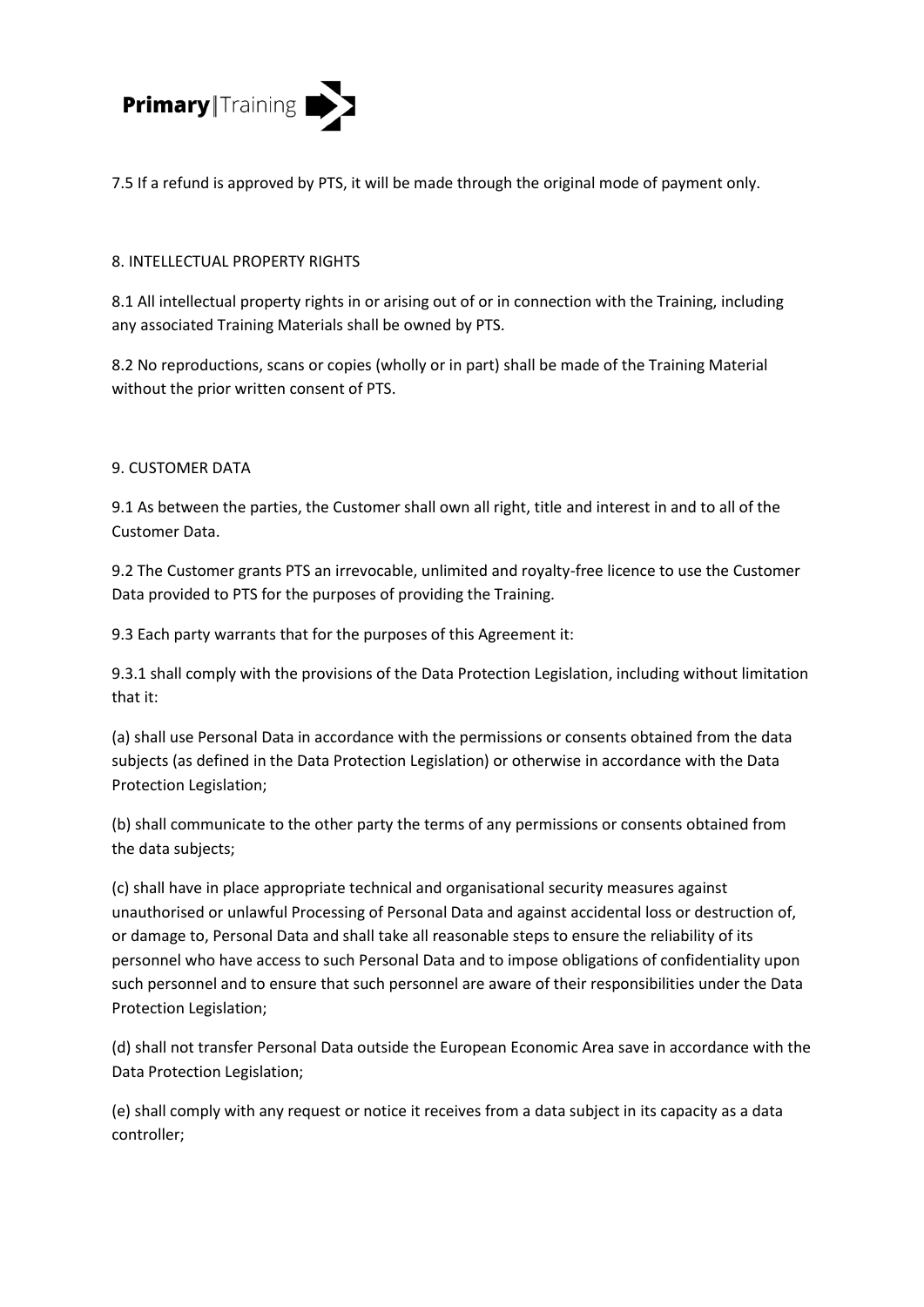

9.3.2 shall upon request provide such assistance as is reasonably necessary to the other party to enable that party to comply with its obligations as a data controller (as defined in the Data Protection Legislation);

9.3.3 shall inform the other party as soon as reasonably practicable of the discovery of any actual or suspected data-breach relating to the Processing of Personal Data in connection with this Agreement;

9.3.4 shall, except to the extent prohibited by applicable law, inform the other party upon receipt of a complaint from a data subject or if approached by any regulatory body in connection with its compliance with the Data Protection Legislation in connection with this Agreement;

9.3.5 shall, except to the extent prohibited by applicable law, consult the other party in good faith as to the timing, manner and content of any response to a complaint from a data subject or approach by any Regulatory Body in connection with compliance with the Data Protection Legislation in connection with the Agreement.

## 10. LIMITATION OF LIABILITY

10.1 Nothing in these Terms and Conditions limits any liability which cannot legally be limited, including, but not limited to, liability for:

10.1.1 death or personal injury caused by negligence;

10.1.2 fraud or fraudulent misrepresentation; and

10.1.3 breach of the terms implied by section 2 of the Supply of Goods and Services Act 1982 (title and quiet possession).

10.2 Subject to clause 10.1:

10.2.1 PTS shall not be liable whether in tort (including for negligence or breach of statutory duty), contract, misrepresentation, restitution or otherwise for any loss of profits, loss of business, loss of income, depletion of goodwill and/or similar losses or loss or corruption of data or information, or pure economic loss, or for any special, indirect or consequential loss, costs, damages, charges or expenses however arising;

10.2.2 PTS's total aggregate liability in contract, tort (including negligence or breach of statutory duty), misrepresentation, restitution or otherwise, arising in connection with the Agreement shall be limited to the total Charges paid for the Training.

10.3 The terms implied by sections 13 to 15 of the Sale of Goods Act 1979 and sections 3 and 4 of the Supply of Goods and Services Act 1982 are, to the fullest extent permitted by law, excluded from these Terms and Conditions.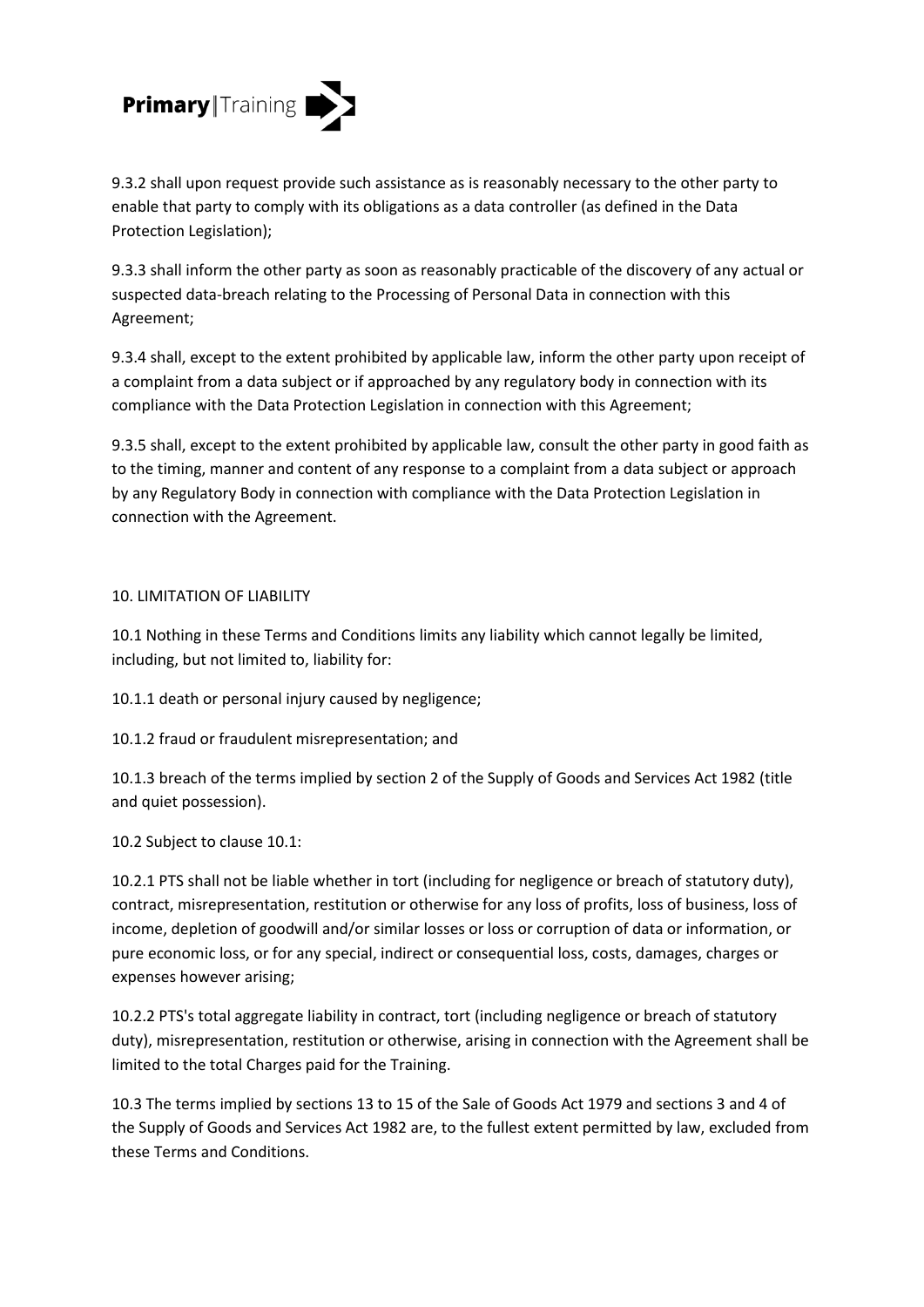

10.4 This clause 10 shall survive termination of the Agreement.

## 11. CONFIDENTIALITY

11.1 Each party may be given access to confidential information from the other party in order to perform its obligations under the Agreement. A party's confidential information shall not be deemed to include information that:

11.1.1 is or becomes publicly known other than through any act or omission of the receiving party;

11.1.2 was in the other party's lawful possession before the disclosure;

11.1.3 is lawfully disclosed to the receiving party by a third party without restriction on disclosure; or

11.1.4 is independently developed by the other party, which independent development can be shown by written evidence.

11.2 Subject to clause 11.3, each party shall hold the other's confidential information in confidence and not make the other's confidential information available to any third party, or use the other's confidential information for any purpose other than the implementation of the Agreement.

11.3 A party may disclose confidential information to the extent such confidential information is required to be disclosed by law, by any governmental or other regulatory authority or by a court or other authority of competent jurisdiction, provided that, to the extent it is legally permitted to do so, it gives the other party as much notice of such disclosure as possible and, where notice of disclosure is not prohibited and is given in accordance with this clause 11.3, it takes into account the reasonable requests of the other party in relation to the content of such disclosure.

11.4 The Customer acknowledges that its information may be used by PTS on an anonymous basis without limitation including compiling and publishing reports.

11.5 The above provisions of this clause 11 shall survive termination of the Agreement, however arising.

## 12. TERMINATION

12.1 Without affecting any other right or remedy available to it, either party to the Agreement may terminate it with immediate effect by giving written notice to the other party if:

12.1.1 the other party commits a material breach of any term of the Agreement which breach is irremediable or (if such breach is remediable) fails to remedy that breach within a period of 30 calendar days after being notified in writing to do so;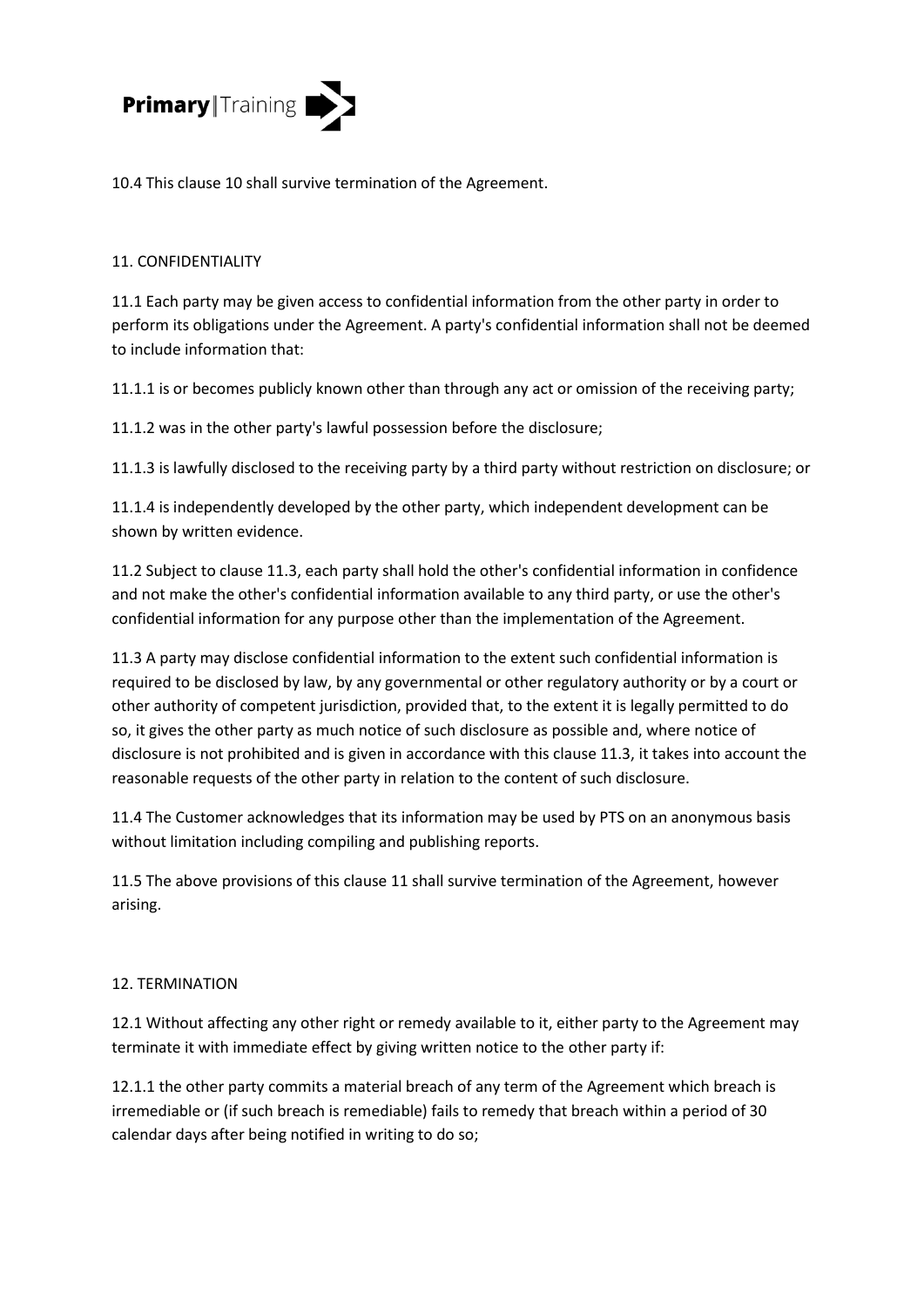

12.1.2 the other party takes any step or action in connection with its entering administration, provisional liquidation, bankruptcy or any composition or arrangement with its creditors (other than in relation to a solvent restructuring), being wound up (whether voluntarily or by order of the court, unless for the purpose of a solvent restructuring), having a receiver appointed to any of its assets or ceasing to carry on business or, if the step or action is taken in another jurisdiction, in connection with any analogous procedure in the relevant jurisdiction;

12.1.3 the other party suspends, or threatens to suspend, or ceases or threatens to cease to carry on all or a substantial part of its business; or

12.2 Without affecting any other right or remedy available to it, PTS may terminate the Agreement with immediate effect by giving written notice to the Customer if the Customer fails to pay any amount due under the Agreement on the due date for payment.

## 13. CONSEQUENCES OF TERMINATION

13.1 On termination of the Agreement:

13.1.1 the Customer shall return any of the Training Materials which have not been fully paid for; and

13.1.2 any provision of the Agreement that expressly or by implication is intended to come into or continue in force on or after termination of the Agreement shall remain in full force and effect.

13.2 Termination of the Agreement shall not affect any of the rights, remedies, obligations or liabilities of the parties that have accrued up to the date of termination, including the right to claim damages in respect of any breach of the Agreement which existed at or before the date of termination.

## 14. FORCE MAJEURE

PTS shall have no liability to the Customer under the Agreement if it is prevented from or delayed in performing its obligations under the Agreement, or from carrying on its business, by acts, events, omissions or accidents beyond its reasonable control, including, without limitation, strikes, lock-outs or other industrial disputes (whether involving the workforce of PTS or any other party), failure of a utility service or transport or telecommunications network, act of God, war, riot, civil commotion, malicious damage, compliance with any law or governmental order, rule, regulation or direction, accident,pandemic, breakdown of plant or machinery, fire, flood, storm or default of suppliers or sub-contractors, provided that the Customer is notified of such an event and its expected duration.

15. VARIATION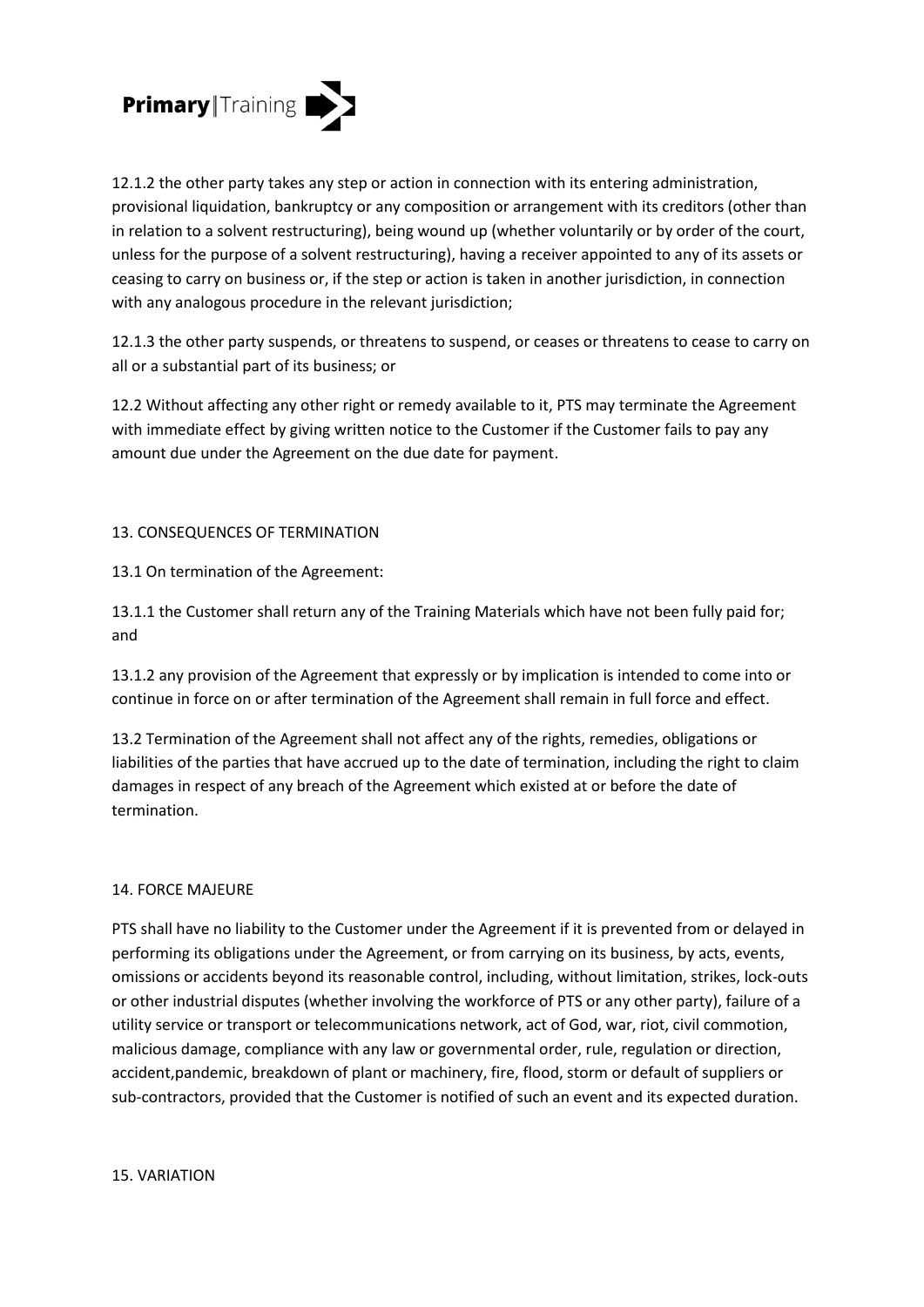

Subject to clause 4.3, no variation of the Agreement shall be effective unless it is in writing and signed by the parties (or their authorised representatives).

## 16. WAIVER

No failure or delay by a party to exercise any right or remedy provided under the Agreement or by law shall constitute a waiver of that or any other right or remedy, nor shall it prevent or restrict the further exercise of that or any other right or remedy. No single or partial exercise of such right or remedy shall prevent or restrict the further exercise of that or any other right or remedy.

#### 17. SEVERANCE

If any provision or part-provision of the Agreement is or becomes invalid, illegal or unenforceable, it shall be deemed deleted, but that shall not affect the validity and enforceability of the rest of the Agreement.

#### 18. ENTIRE AGREEMENT

18.1 The Agreement shall constitute the entire agreement between the parties and supersedes and extinguishes all previous agreements, promises, assurances, warranties, representations and understandings between them, whether written or oral, relating to its subject matter.

18.2 Each party acknowledges that in entering into the Agreement it does not rely on, and shall have no remedies in respect of, any statement, representation, assurance or warranty (whether made innocently or negligently) that is not set out in the Agreement.

## 19. ASSIGNMENT AND SUBCONTRACTING

19.1 The Customer shall not, without the prior written consent of PTS, assign, transfer, charge, subcontract or deal in any other manner with all or any of its rights or obligations under the Agreement, such consent may be withheld in PTS's sole discretion.

19.2 PTS may at any time assign, transfer, charge, sub-contract or deal in any other manner with all or any of its rights or obligations under the Agreement.

## 20. NO PARTNERSHIP OR AGENCY